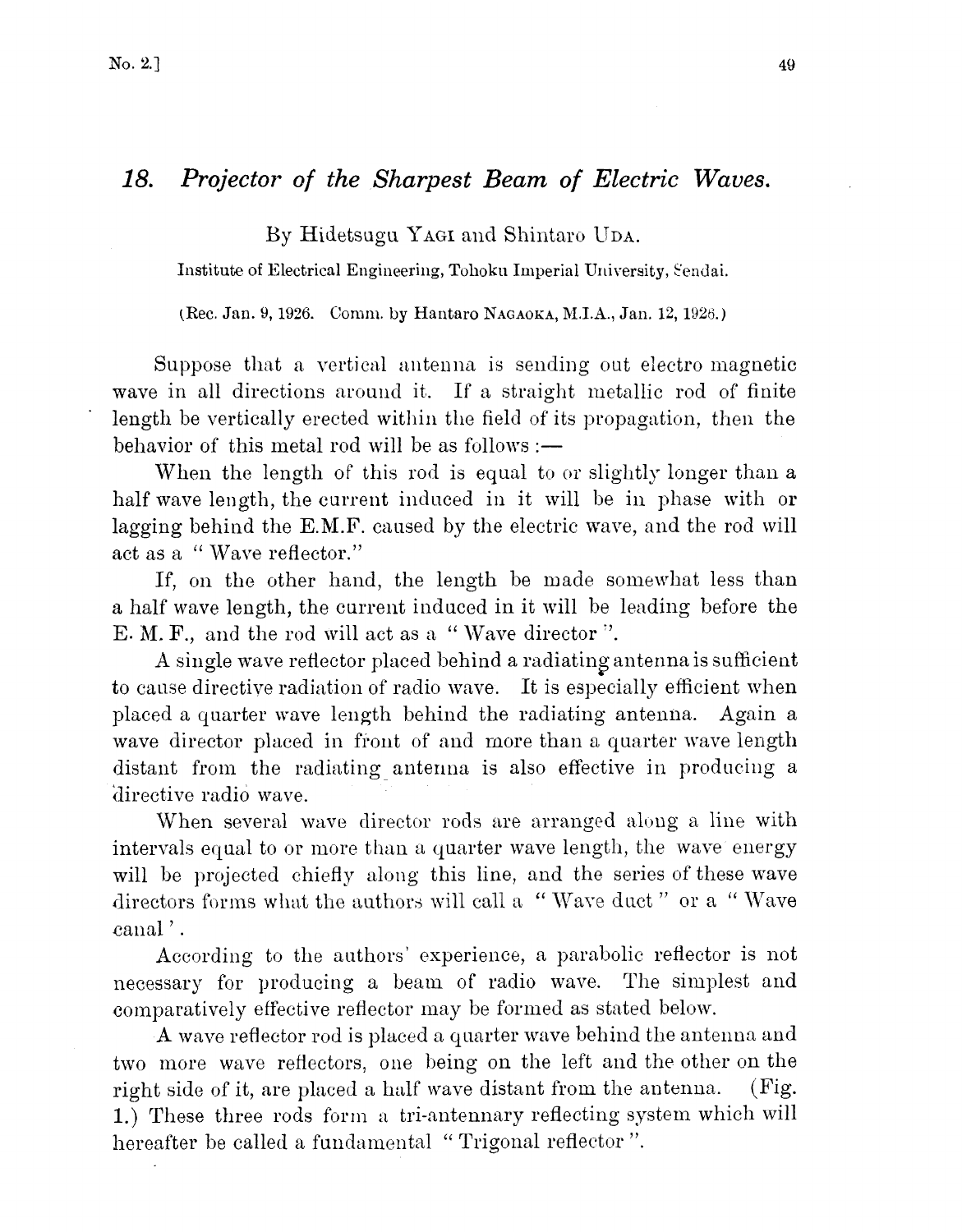

Wave length  $\lambda$  =400 cs. 0. ......Sending or receiving ante B...... Back reflector C......Screening reflectors D......Wave directors ......Brass rod, 220 cms. long ••  $\bullet$ ......Brass rod, 180 cms. long

Fig. 2.



Trizonal reflector with 5 rods. Wave length  $=440$  cms. Length of reflector  $rod = 220$  cms.

Two more reflector rods C C are shown in Fig. 1. These are not as efficient as a reflector as A and B's, but their existence enables closer screening of waves in the backward direction, and when this reflector system is employed in a receiving station, they are specially effective to eliminate external disturbances from behind.

Combined with these screening rods, the trigonal reflector is now formed of five rods. The position of the screening rods are nearly midway between A nd B, and a slight variation of their position is practically ineffectual.

When the trigonal reflector is employed in a receiving station, it may better be called a " Trigonal collector ".

 $A_{\ldots}$  Sending or receiving antenna be effected by the combination of a trigonal Now the projection of the sharpest beam ever produced of electric waves can reflector and a wave duct. This combination will thus be called a "Wave projector." It is also very advantageous to employ a

> wave duct and a trigonal collector at receiving stations.

The directivity can be improved by increasing the number of wave director rods contained in the wave duct. As an extreme case, when the sending and the receiving stations are connected with a line of wave canal, the transmission of wave energy can be the most efficaciously accomplished.

Some typical results of observation with short electric wave are given below. Fig. 1. shows the plan view of the arrangement of conductors for the wave length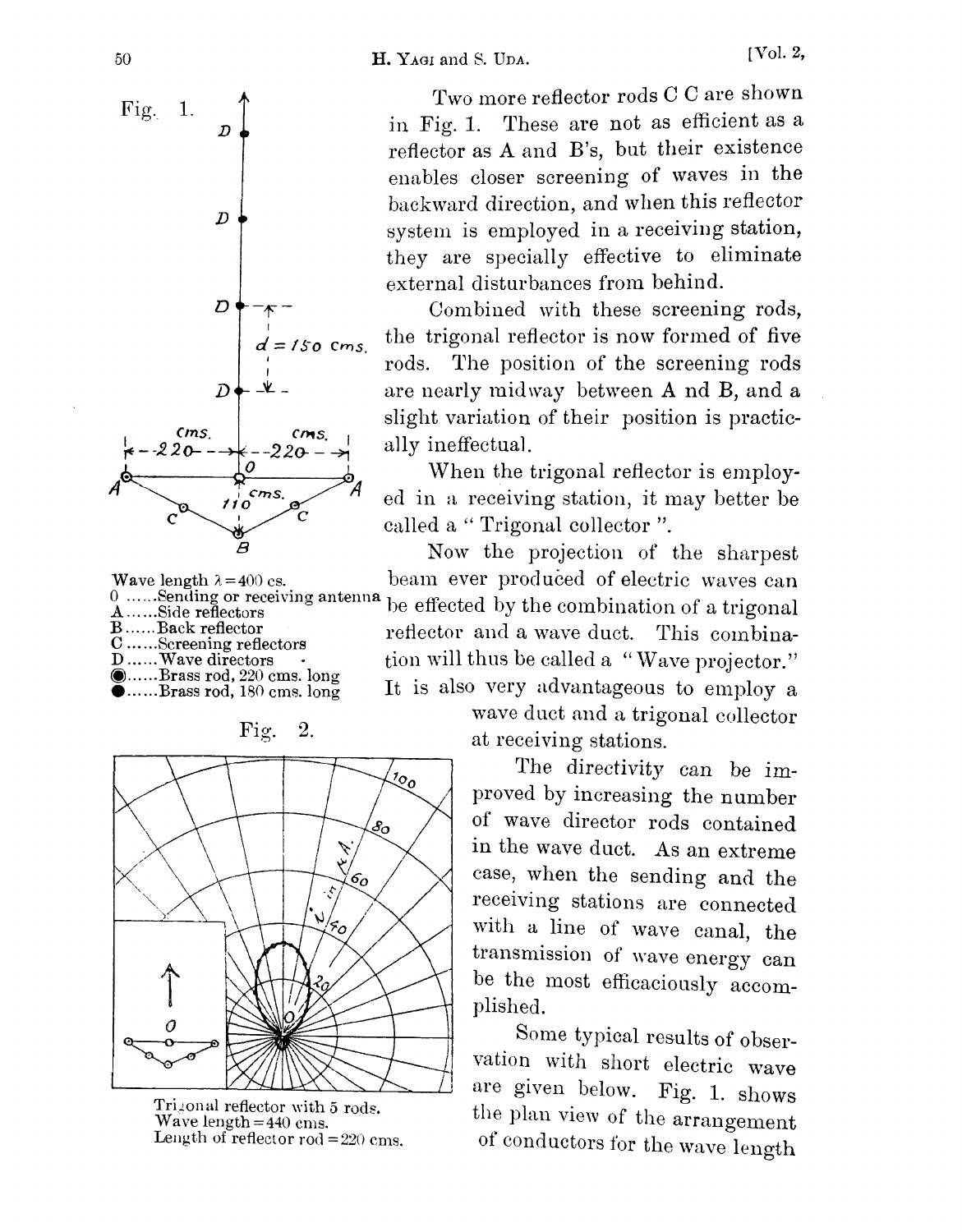



Fig. 4.

Wave projector.

Wave length  $\!=\!400$  cms.

- $\bullet$  5 rods, 220 cms. long
	- 24 rods, 180 cms. long